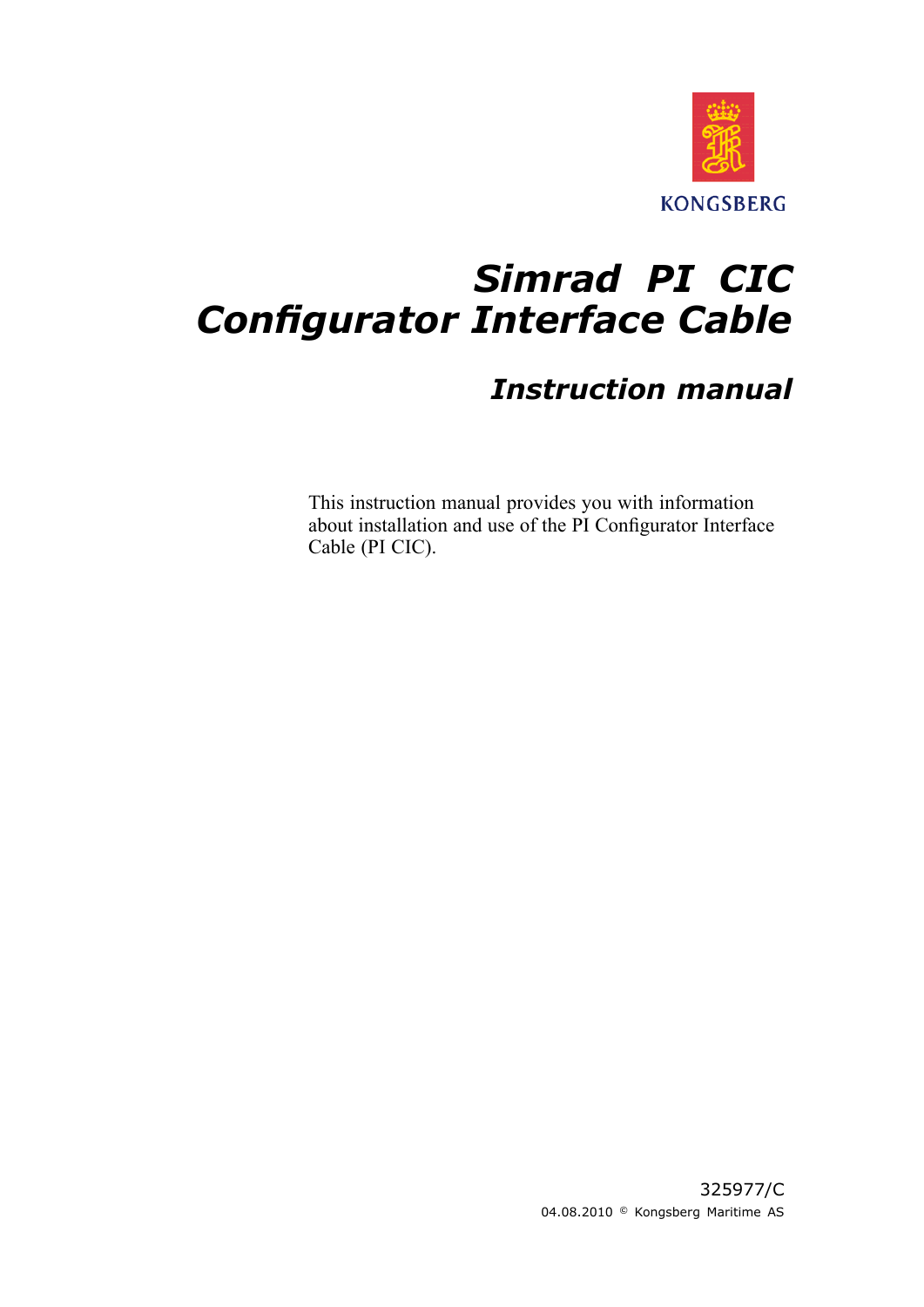### **Document history**

|       | Document number: 325977 |                                                             |
|-------|-------------------------|-------------------------------------------------------------|
| Rev.A | 29.10.2008              | First version.                                              |
| Rev.B | 10.06.2010              | Revised. Only minor changes made.                           |
| Rev.C | 04.08.2010              | Installation procedure for PI CIC software driver modified. |

### **Copyright**

### ©<sup>2010</sup> Kongsberg Maritime AS

The information contained in this document remains the sole property of Kongsberg Maritime AS. No par<sup>t</sup> of this document may be copied or reproduced in any form or by any means, and the information contained within it is not to be communicated to a third party, without the prior written consent of Kongsberg Maritime AS. The document, or any par<sup>t</sup> of it, may not be translated to any other language without the written approva<sup>l</sup> from Kongsberg Maritime AS.

### **Disclaimer**

Kongsberg Maritime AS endeavours to ensure that all information in this document is correct and fairly stated, but does not accep<sup>t</sup> liability for any errors or omissions.

### **Warning**

The equipment to which this manual applies must only be used for the purpose for which it was designed. Improper use or maintenance may cause damage to the equipment and/or injury to personnel. The user must be familiar with the contents of the appropriate manuals before **attempting to install, operate or work on the equipment.**

Kongsberg Maritime AS disclaims any responsibility for damage or injury caused by improper **installation, use or maintenance of the equipment.**

### **Support information**

If you require maintenance or repair, contact your local dealer. You can also contact us using the following address: -. If you need information about our other products, visit our web site. On the web site you will also find <sup>a</sup> list of our dealers and distributors.

> Kongsberg Maritime AS www.kongsberg.com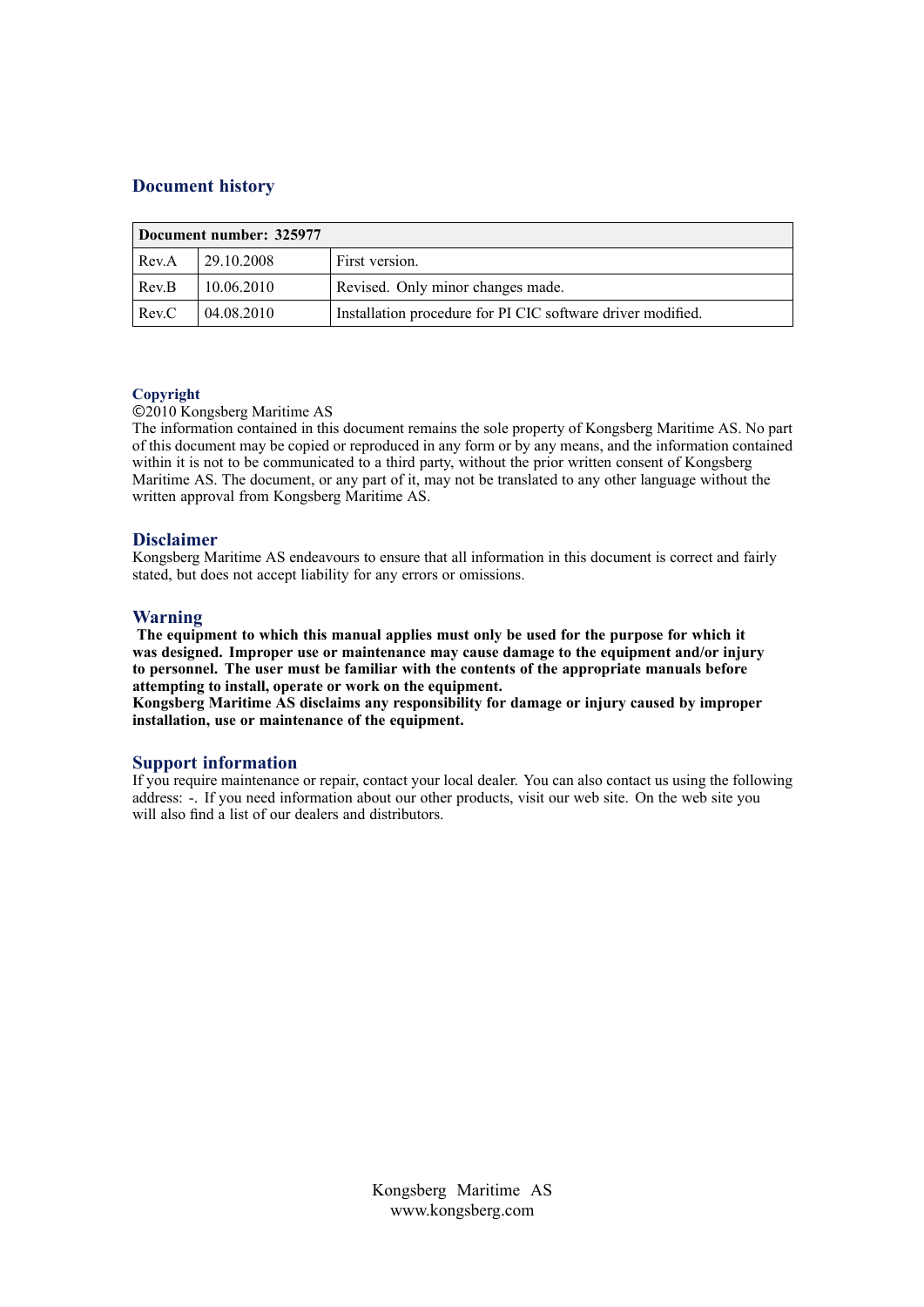## **Table of contents**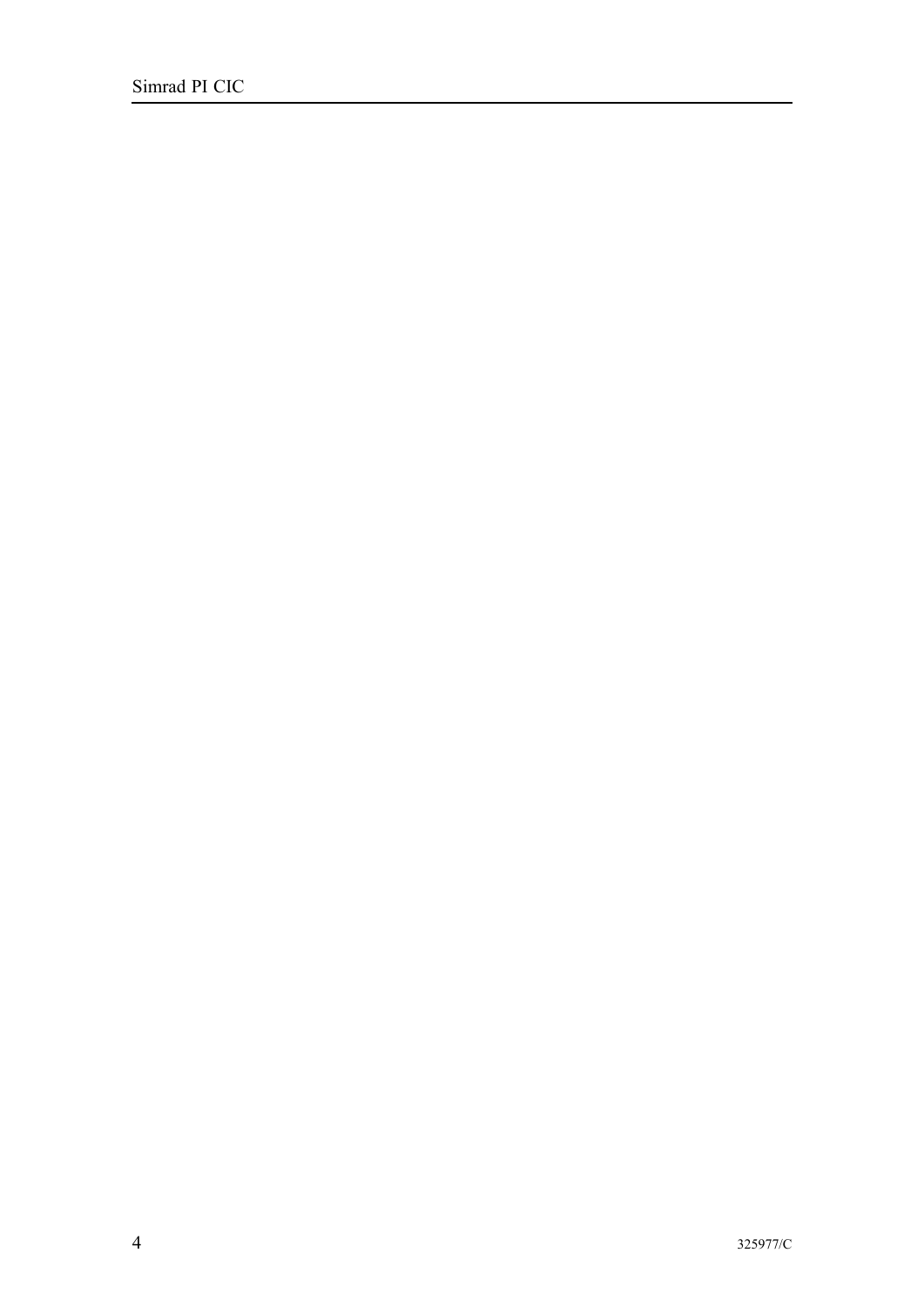# Purpose and use

### <span id="page-4-0"></span>**Purpose of PI Configurator Interface Cable (CIC)**

The PI Configurator Interface Cable (CIC) allows you to connect any PI sensor to <sup>a</sup> USB por<sup>t</sup> on your computer for sensor setup and configuration.

The PI Configurator Interface Cable (CIC) comprises <sup>a</sup> small black box with two cables:

- One cable is fitted with a standard USB "A" cable. This cable is connected to any vacant USB socket on your computer.
- The other cable is fitted with to crocodile clips. These connect to the sensor. The red clip must be connected to the positive fastening lug on the sensor, while the black clip must be connected to the negative fastening lug.

Whenever you prepare a sensor for configuration and/or charging, make sure that mounting material attached to the charging lugs do not form an electrical connection, as this will short the charging current.

### **Preparations for use**

In order to use the PI Configurator Interface Cable (CIC) you must install <sup>a</sup> software driver on your computer.

The software driver is available on the **PI Configurator** software CD. The CD can be downloaded from [www.simrad.com/pic](http://www.simrad.com/pic).

### **How to use the PI Configurator Interface Cable (PI CIC)**

This procedure assumes that you have installed the software driver for the PI Configurator Interface Cable (CIC).<br>1 Power un vour computer

- **1** Power up your computer.<br>**2** Connect the USB "A" plu
- **<sup>2</sup>** Connect the USB "A" <sup>p</sup>lug on the PI Configurator Interface Cable (CIC) to <sup>a</sup> vacant USB por<sup>t</sup> on your computer.

If possible, use the same USB por<sup>t</sup> every time.

If necessary, observe *COM por<sup>t</sup> [identification](#page-7-0)* on page [8](#page-7-0).

- **3** Start the PI Configurator application.<br>**4** In the PI Configurator application ide
- **<sup>4</sup>** In the PI Configurator application, identify and select the communication por<sup>t</sup> to be used for sensor setup and configuration.
- **<sup>5</sup>** Attach the positive (red) alligator clip to one of the sensor's positive fastening lugs (identified with <sup>a</sup> <sup>p</sup>lus symbol).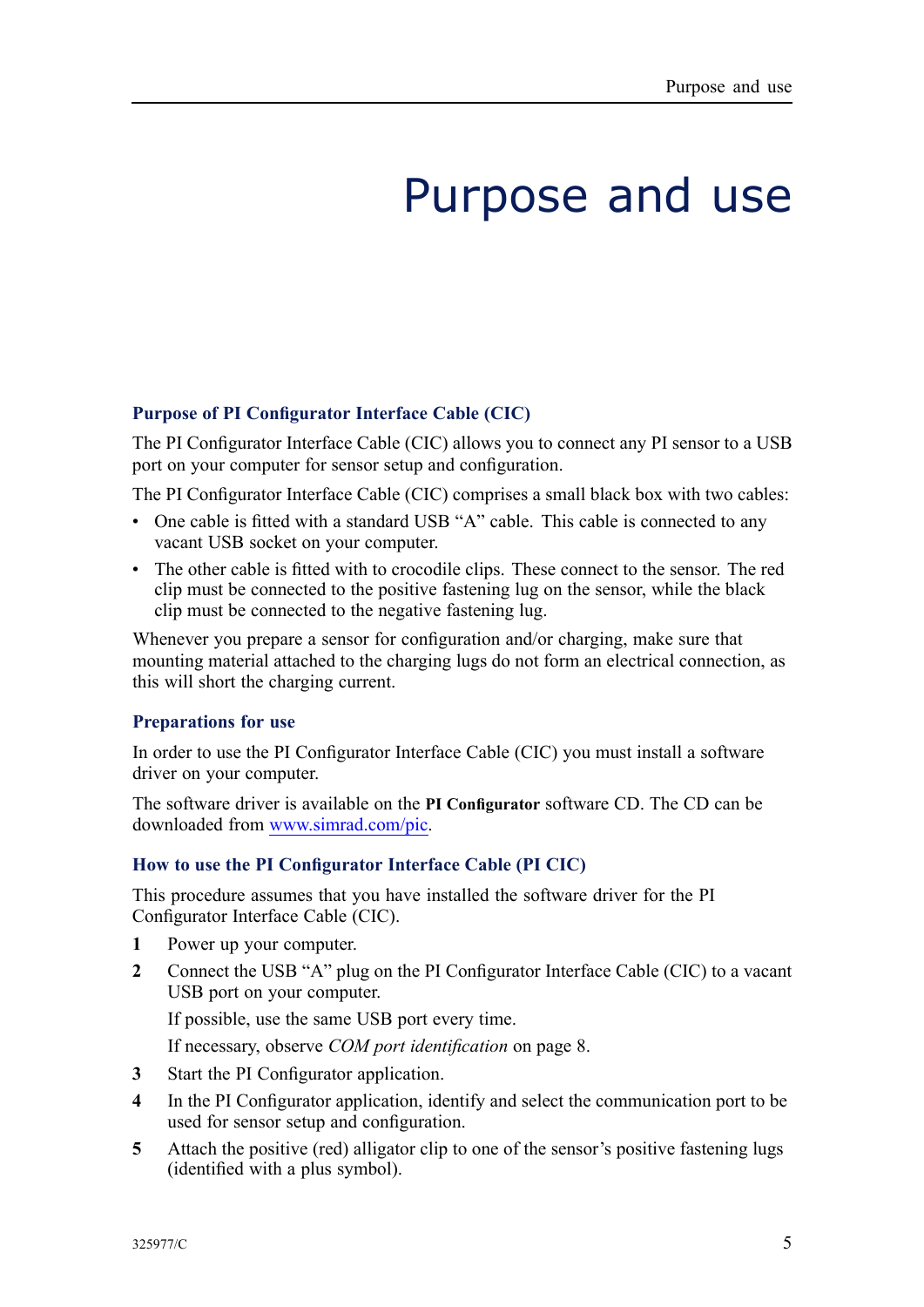- **6** Attach the negative (black) alligator clip to one of the sensor's negative fastening<br>lives (identified with a minus symbol) lugs (identified with <sup>a</sup> minus symbol).
- **<sup>7</sup>** Observe the operational procedures for the PI Configurator program.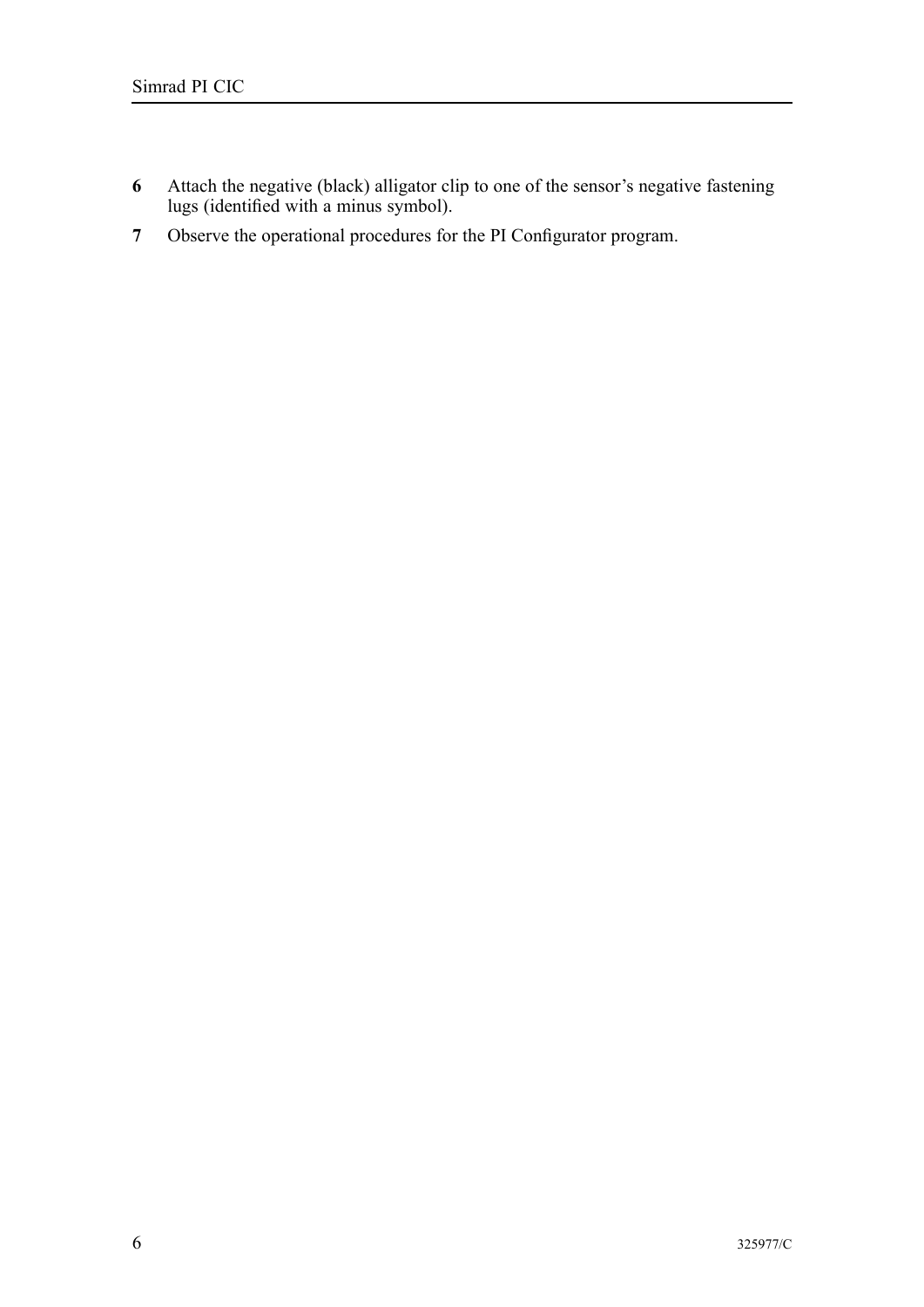# Software driver

### <span id="page-6-0"></span>How to install the software driver for the PI Configurator Interface Cable (PI CIC)

This procedure explains how to install the software driver required for the PI Configurator Interface Cable (CIC).

The software driver is available on the **PI Configurator** software CD. The CD can be downloaded from [www.simrad.com/pic](http://www.simrad.com/pic).

- **<sup>1</sup>** Observe the following procedure for Windows® 7:
	- **<sup>a</sup>** Connect the PI CIC to <sup>a</sup> spare USB por<sup>t</sup> on your PC.
	- **b** If there is an available Internet connection, observe that Windows 7 will silently connect to the Windows Update website and install any suitable driver it finds for the device.
	- **<sup>c</sup>** If you do not have an Internet connection on your computer, observe the drive installation guide provided by the manufacturer.

The document is provided on the PI Configurator CD, and on our website at [www.simrad.com/pic](http://www.simrad.com/pic).

- **<sup>2</sup>** Observe the following procedure for Windows® XP®:
	- **<sup>a</sup>** If <sup>a</sup> device of the same type has been installed on your machine before, and the drivers that are about to be installed are different from those installed already, the original drivers need to be uninstalled. Please refer to the *Uninstalling CDM Drivers* section in the drive installation guide provided by the manufacturer.

The document is provided on the PI Configurator CD, and on our website at [www.simrad.com/pic](http://www.simrad.com/pic).

- **<sup>b</sup>** Insert the PI Configurator CD.
- **<sup>c</sup>** Open <sup>a</sup> file manager utility to access the files on the CD.
- **<sup>d</sup>** Copy the driver files from the CD to <sup>a</sup> suitable folder on your PC.
- **<sup>e</sup>** Connect the PI CIC to <sup>a</sup> spare USB por<sup>t</sup> on your PC.
- **<sup>f</sup>** Observe the instructions in drive installation guide provided by the manufacturer.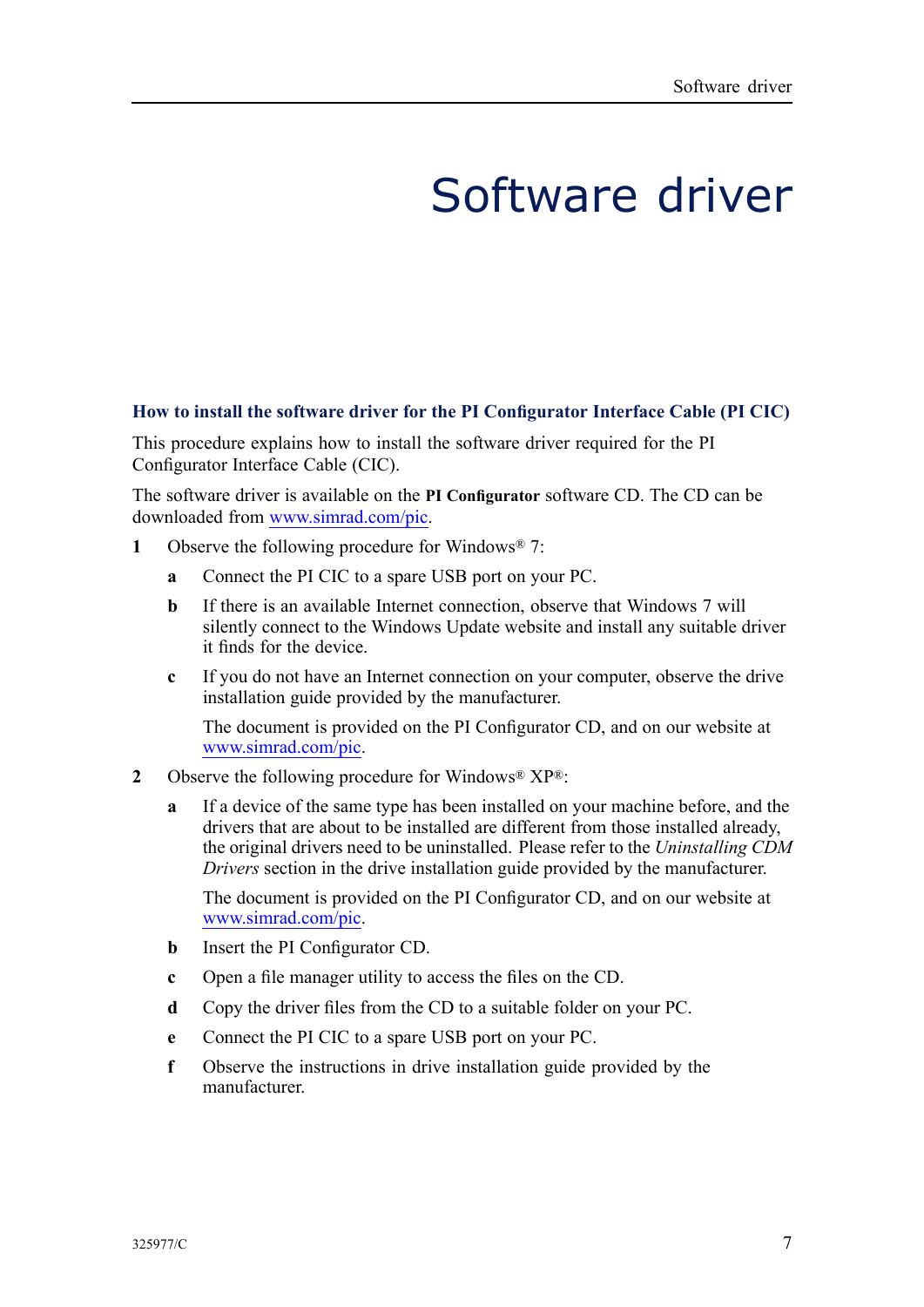# <span id="page-7-0"></span>COM port identification

### How to identify which COM port the PI Configurator Interface Cable (PI CIC) **is using**

When you use the PI Configurator utility with the PI Configurator Interface Cable (CIC), the computer will automatically assign <sup>a</sup> COM port. If you change the <sup>p</sup>hysical USB socket you use, or if you use other USB devices in the same USB port, the operating system may assign <sup>a</sup> different COM por<sup>t</sup> the next time you wish to use the PI Configurator Interface Cable (CIC). Since the PI Configurator application requires you to identify which COM port you use, you may need to investigate this.<br>1 Observe the following procedure for Windows®  $\mathbf{X}P^{\circledast}$ .

- Observe the following procedure for Windows<sup>®</sup>  $XP^{\otimes}$ :
	- **<sup>a</sup>** Click the **Start** button in the lower left corner of your display, select **Settings**, and then **Control Panel**.
	- **<sup>b</sup>** Double-click on the **System** icon.
	- **<sup>c</sup>** Click the **Hardware** tab, and then click the **Device Manager** button.
	- **<sup>d</sup>** Open **Ports (COM & LPT)**, and locate the PI Configurator Interface Cable (CIC) device on its assigned COM port.
	- **<sup>e</sup>** Close all windows, and identify the COM por<sup>t</sup> when you start the PI Configurator application.
- **<sup>2</sup>** Observe the following procedure for Windows® 7:
	- **<sup>a</sup>** Open the **Control Panel**, and select **Classic View**.
	- **<sup>b</sup>** Observe the same procedure as for **Windows XP**.